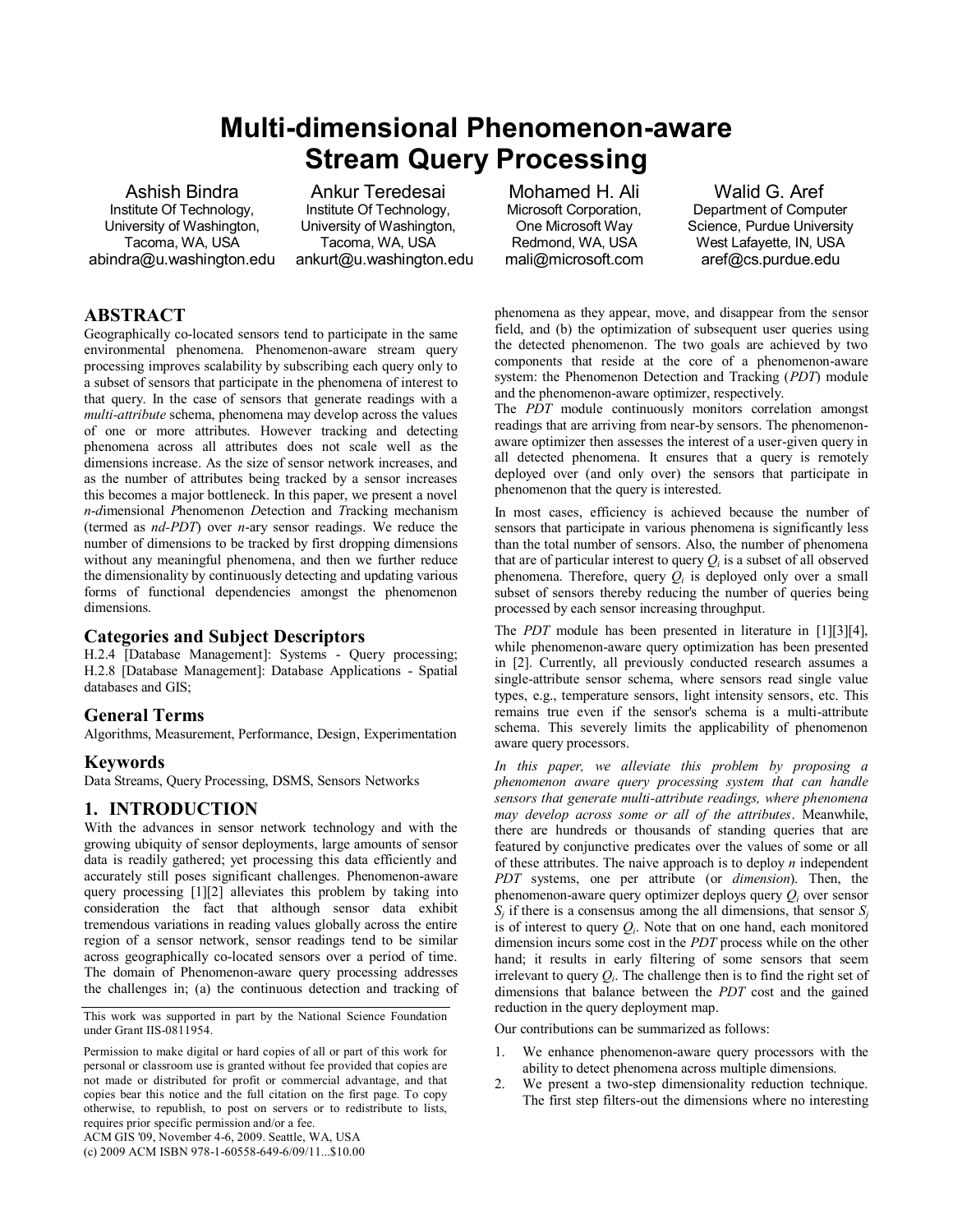phenomena are detected and the second step then eliminates *functionally dependent* dimensions.

3. We further extend the multi-dimensional PDT and make it dynamic such that it can handle behavioral changes in the streaming environment by *continuously* adjusting the monitored set of dimensions. Dimensions are added and removed dynamically to balance between the cost of phenomenon detection across multiple dimensions and gained benefit of deploying queries over smaller subsets of sensors.

The remainder of this paper is organized as follows. Section 2 provides the background on phenomenon-aware systems. Section 3 outlines the issues of designing multidimensional phenomenonaware query processing systems. Section 4 focuses on the proposed dimensionality reduction techniques and presents the system's ability to be adaptive and responsive to changes in the behavior of the underlying stream sources. Section 5 concludes the paper.

#### **2. BACKGROUND**

In this section we present a definition for a phenomenon and overview the general architecture of phenomenon-aware systems. Then, we discuss the cost-benefits trade-off of such systems.

A *phenomenon* takes place only when a set of sensors S in SN report similar reading values over a period of time [\[1\],](#page-3-0) [\[4\].](#page-3-1) Definition 1 below provides a formal definition of a phenomenon that captures the notion of similarity among sensors. The notion of similarity has been extensively studied by several research groups, yet under different terminologies, e.g., phenomena, isobars, homogenous regions, deformable 2D objects, etc  $([1, [7], [8], [9], [10], [11]).$  $([1, [7], [8], [9], [10], [11]).$  $([1, [7], [8], [9], [10], [11]).$  $([1, [7], [8], [9], [10], [11]).$  $([1, [7], [8], [9], [10], [11]).$  $([1, [7], [8], [9], [10], [11]).$  $([1, [7], [8], [9], [10], [11]).$ 

**Definition 1** *A* phenomenon  $P_t$  at time instant  $\tau$  is a binary *tuple* ( $R_{\tau}$ ,  $B_{w}$ ), where  $R_{\tau}$  *is the bounding region of phenomenon*  $P_{\tau}$ *at time instant* τ *and* B*<sup>w</sup> is the representative behavior of phenomenon*  $P_7$  *over the most recent time window of size w, S.T.*  $stream \, S_i \, \mathbf{C} \, R_{\tau}$ ,  $Prob([B_w (S_i) - B_w] \geq \varepsilon) \leq \alpha$ .

Based on *Definition 1*, a phenomenon has to be associated with a time instant  $\tau$  because a phenomenon may change its location  $(R_{\tau})$ over time. Also, the representative behavior of a phenomenon  $B_w$ is captured over a window of time (*w*) to ensure its persistency and to avoid the effect of noise. A stream source  $S_i$  that lies in the phenomenon region  $R_t$  should report a behavior  $(B_w(S_i))$  that is similar to the phenomenon representative behavior  $B_w$  with high probability (i.e., Prob( $|B_w (S_i) - B_w| \ge \varepsilon$ )  $\le \alpha$ ).  $B_w$ , the phenomenon representative behavior, captures the intrinsic features of the underlying phenomenon, e.g., values, frequencies, and trends of tuples contributing to the phenomenon.

*[Figure](#page-1-0)* 1 illustrates the architecture of phenomenon-aware systems. Phenomenon-aware systems receive, as input, a set of phenomenon definitions. These definitions are registered and stored in a special system catalog called phenomenon definition catalog. The continuous *PDT* query is distributed over the sensor network to be executed in-network. The outcome of this query is a set of detected phenomenon on the format of specified by Definition 1. The detection algorithms, both the centralized and distributed versions, are presented i[n \[3\].](#page-3-8)

The phenomenon-aware optimizer assesses the similarity between the expected query result and the phenomena stored in the detected phenomenon catalog. The optimizer binds each query to a subset of the detected phenomena that are believed to contain

sensor readings of interest to the query. Equivalently, the optimizer binds each query to (and only to) the sensors that participate in the query's subset of interesting phenomena. These selected sensors are termed the query's working set of sensors. Then, the query dispatcher deploys each query remotely to (and only to) the sensors that belong to the query's working set, and hence, achieves an efficient *query deployment map*. The phenomenon-aware query processing has been implemented in the context of the *Nile* [\[8\]](#page-3-4) data stream management system developed at Purdue University.



<span id="page-1-0"></span>**Figure 1. Architecture of a phenomenon-aware system.**

# **3. MULTI-DIMENSIONAL PHENOMENON-AWARE QUERY PROCESSING**

For better understanding of the multi-dimensional phenomenonaware system and to build the right expectations for the performance of such systems, we devote this section to formalize the expected behavior of the system in terms of processing cost and the output and term this as the system throughput. [Table 1](#page-1-1) provides a summary for the symbols used in these costing equations.

|  | Table 1. Summary of the costing formula symbols. |  |  |  |
|--|--------------------------------------------------|--|--|--|
|  |                                                  |  |  |  |

<span id="page-1-1"></span>

| $n_d$            | Number of PDT monitored dimensions                                                                                                         |  |  |
|------------------|--------------------------------------------------------------------------------------------------------------------------------------------|--|--|
| $n_q$            | Number of standing queries at the sensor                                                                                                   |  |  |
| $n_{input}$      | Number of input events                                                                                                                     |  |  |
| $T_{acquistion}$ | Acquisition time: total time taken to acquire $n_{input}$<br>events from the environment and enqueue them at the<br>sensor's input buffers |  |  |
| $T_{processing}$ | Processing time: total time taken to process $n_{input}$<br>events for $n_q$ standing queries                                              |  |  |
| $t_{processing}$ | Processing time for a single tuple per single query                                                                                        |  |  |
| $T_{PDT}$        | The cost of a single PDT measured in time units                                                                                            |  |  |
| Sel <sub>i</sub> | Selectivity of query number i                                                                                                              |  |  |

$$
Thrupt_{acquisition} = \frac{n_{input}}{T_{acquisition}}
$$
 (1)

$$
Thrupt_{input} = \frac{n_{input} \times n_q}{T_{acquistition}} \tag{2}
$$

$$
Thrupt_{output} = \frac{n_{input} \times \sum_{i}^{n_{self}} Sel_i}{T_{acquistition} + T_{processing}}
$$
(3)

$$
T_{\text{processing}} = n_{input} \times n_q \times t_{processing} + n_d \times T_{PDT} \tag{4}
$$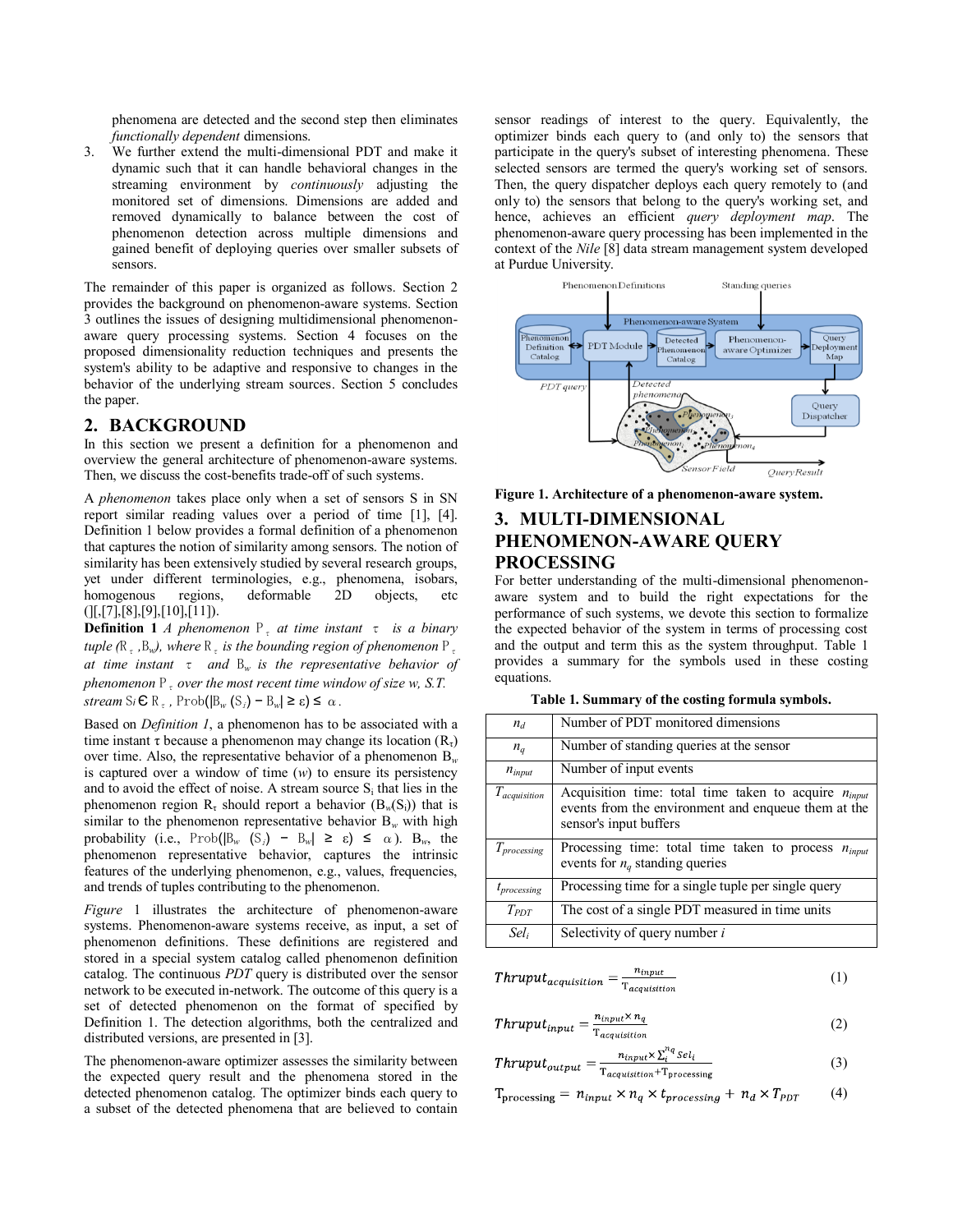$$
Thrupt_{output} = \frac{n_{input} \times \sum_{i}^{n_q} sel_i}{T_{acquisition} + (n_{input} \times n_q \times t_{processing} + n_d \times T_{PDF})}
$$
(5)

We differentiate amongst three notions of throughput: (1) The *acquisition throughput*, which is the total number of tuples acquired by the sensor per time unit (Equation 1). (2) The *input throughput*, which is the acquisition throughput multiplied by the number of standing queries (Equation 2). The input throughput represents the total number of tuples that need to be processed by the sensor's query processor. (3) The *output throughput*, which is the number of output tuples coming out of the sensor's query processor. Equation 3 shows that the output throughput equals number of input events (after imposing the selectivity of each standing query) divided by the total time (acquisition time and processing time). Higher output throughput indicates that the sensor's processing cycles are invested efficiently to direct input tuples to the right queries. Equation 4 captures the processing time as: time spent in queries and time spent in the *PDT* modules, which is considered an overhead for phenomenon-aware query processors. Substituting the *Tprocessing* in equation 3, we get equation 5.

$$
n_q \propto \frac{1}{F_1(n_d)}
$$
(6)  

$$
Sel_i \propto F_2(n_d)
$$
(7)

Equation 6 and 7 show that the number of standing queries per sensors goes down as we increase the number of monitored *PDT* dimensions. Selecting the right set of monitored dimensions has a significant impact on the output throughput. Section [4](#page-2-0) focuses on selecting the right set of dimensions to monitor the appearance and disappearance of phenomena.

#### <span id="page-2-0"></span>**4. DIMENSIONALITY REDUCTION**

The efficiency of a multi-dimensional phenomenon-aware system relies on the careful choice of the *monitored dimension set*: (1) how many dimensions to monitor and (2) which dimensions out of the full set of dimensions to select. In this section, we address the choice of the *monitored dimension set* (*MDS*) as follows:

- **Step1:** Given a *MDS* of size  $n_d$ , what is the optimal choice of another *MDS'* of size *n<sup>d</sup> -1*
- **Step 2**: Given an initial *MDS* of size *nd.initial*, what is the optimal choice of a desired *MDS* of size *nd.desired*

Step 1 is a single step dimensionality reduction process that reduces  $n_d$  one dimension at a time. Step 2 gives the stopping criterion of where to stop the dimensionality reduction process. The remainder of this section presents two algorithms to perform step 1. Section [4.1](#page-2-1) presents an algorithm that eliminates dimensions with no (or "few") phenomena that are of interest to standing queries and introduces a concrete measure for what we mean by "few" phenomena. Section [4.2](#page-2-2) eliminates dimensions that are functionally dependent on other dimensions. Section [4.3](#page-3-9) presents the stopping criterion for the dimensionality reduction process.

#### <span id="page-2-1"></span>**4.1 Eliminating dimensions with no**

#### **phenomena**

Running the *PDT* modules on dimensions that have no (or few) phenomena incur additional overhead on the sensor's CPU without any significant reduction in the query deployment map. We quantify the effectiveness of running a *PDT* module on a given dimension in terms of the sensor's expected throughput. We make use of two input parameters that are computed continuously by the PDT module:

- Sensor Participation Ratio (*SPR*): the average number of phenomena a single sensor participates in divided by the total number of phenomena.
- Tuple Participation Ratio (*TPR*): the average number of tuples that participate in a phenomenon divided by the total number of tuples.

Also, based on the systems workload, we assume the availability of the following parameters:

- Query-Per-Phenomenon (*QPP*): the average of number of queries interested in each given phenomenon.
- Phenomenon-Per-Query (*PPQ*): the average of number of phenomena that each query is interested in.

*SPR* quantifies the phenomena a sensor will be participating in, while QPR represents how many query are interested in each phenomenon. The product of *SPR* and *QPR* gives us the expected number of queries that are expected to run on a single sensor. Thus,

$$
\times QPP \tag{8}
$$

The expected selectivity of each query is the number of phenomena that are of interest to the query multiplied by average percentage of tuples that participate in a phenomenon.

$$
Seli = TPR \times QPR
$$
 (9)

 $n_q$  = SPR

We substitute for  $n_q$  and *Sel<sub>i</sub>* using equations (8) and (9) in equation (5) to evaluate the expected throughput for each dimension. Then, we eliminate the dimension with the least expected throughput. Note that for the correctness of the equations above, there are two implicit assumptions: (1) Assume that sets of queries that are interested in *phenomenon<sup>i</sup>* and *phenomenon<sup>j</sup>* , respectively, are disjoint. This assumption allows us to assume that the overall selectivity is the summation of all individual query selectivities. This is not always a valid assumption in practice but it simplifies the model without much distortion to the expected behavior. Accounting for overlap in the query's interesting set of phenomena is possible and is omitted for brevity. (2) Assume that every query is interested in one or more phenomena. This allows us to exclude the cases where some queries are interested in sensor values that are not detected to be part of any phenomena since such queries will typically be deployed over all sensors anyway.

### <span id="page-2-2"></span>**4.2 Eliminating functionally dependent dimensions**

Generally speaking, in multi-attribute sensors, the trend of one attribute readings is related to the trend of another attribute reading by a functional correlation *F* (i.e.,  $Attr<sub>1</sub>$ *value* = *F*(*Attr2.value*)). Such correlations have been previously exploited to develop model based approximate query processors [\[14\].](#page-3-10) For simplicity, we limit the correlation function *F* to monitor correlations to follow a linear relationship on the form of:

Attr<sub>1</sub> value =  $a \times$  Attr<sub>2</sub> value + b, where a, b are constants. We assume that linear correlation is sufficient for a wide range of applications. However, extending the model to higher orders of correlation is also straightforward. Since, deriving the functional dependence between attributes is not the focus of this paper, we assume that if such dependencies exist they can be identified and expressed within the PDT process. In the remainder of this section, we answer two interesting questions: First, given two